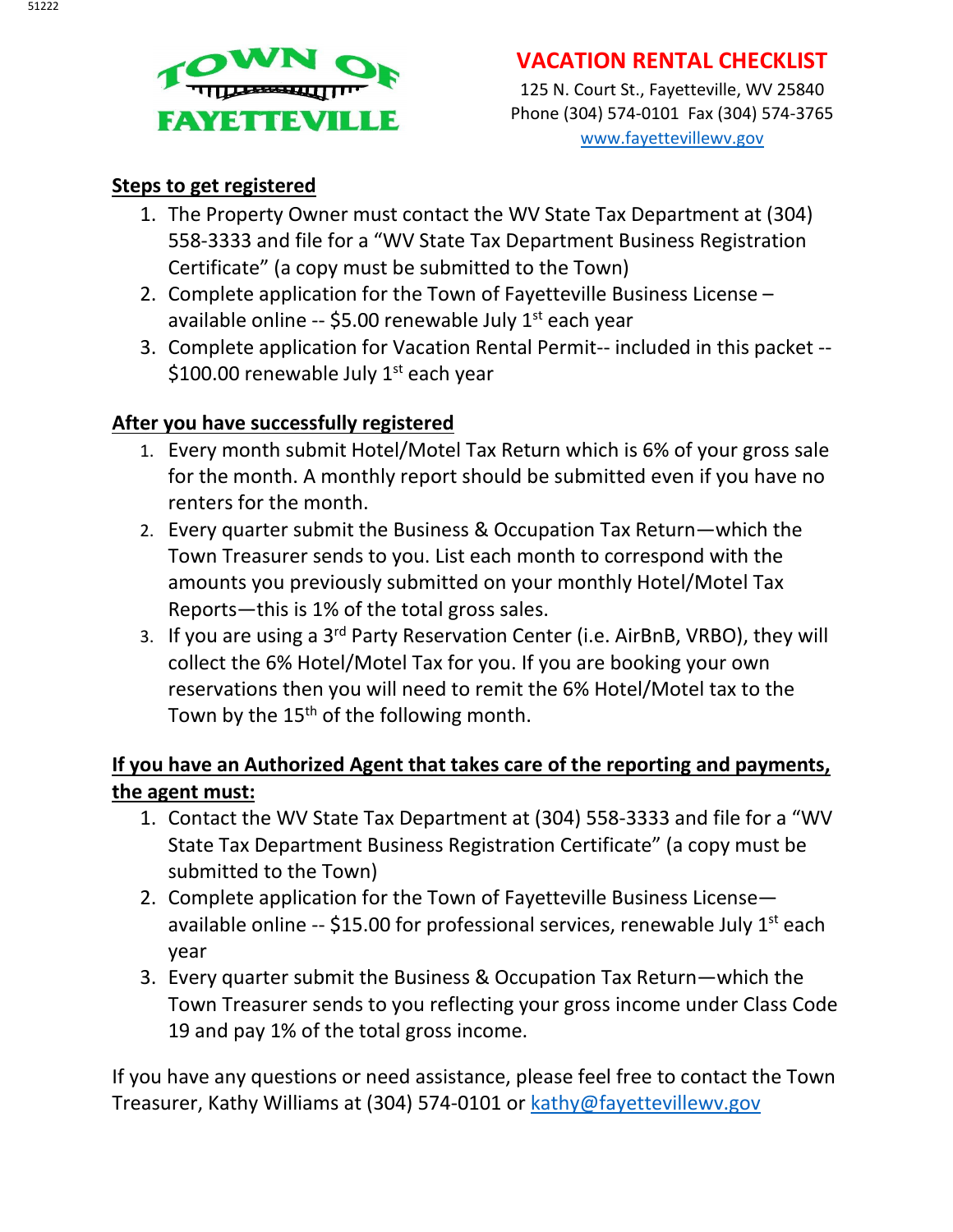

# **VACATION RENTAL PROTOCOL**

125 N. Court Street, Fayetteville WV 25840 Phone (304)574-0101 FAX (304)574-3765 [www.fayettevillewv.gov](http://www.fayettevillewv.gov/)

#### **1. APPLICANT**

- a) Pick up vacation rental permit application packet which include:
	- $\triangleright$  Permit Application
	- Municipal License Application *\*\*you must have a State and Town Business License to utilize the rental permit\*\**
- b) Complete Vacation Rental application, Municipal License application and pay applicable fees which include:
	- $\geq$  \$100.00 Permit fee
	- $\geq$  \$5.00 Municipal License fee

#### **2. TOWN CLERK**

- a) Receive Permit application and Municipal License application
- b) Receipt in permit and license fees
- c) Issue Vacation Rental Permit
- d) Fax or email a copy to the Fayetteville Police Department and the Fayette County Assessor's office, to the attention of the assessor.
- e) File Permit

#### **3. APPLICANT**

- a) Receive permit
- b) Submit monthly hotel/motel tax returns and payment (6% of Gross sales) to Town Treasurer.
- c) Submit quarterly business and occupational tax returns and payment (1% of Gross sales, #20 on back of form) to the Town Treasurer.
- d) Reapply annually (July1) for business license. *\*\*License are valid July 1 through June 30\*\**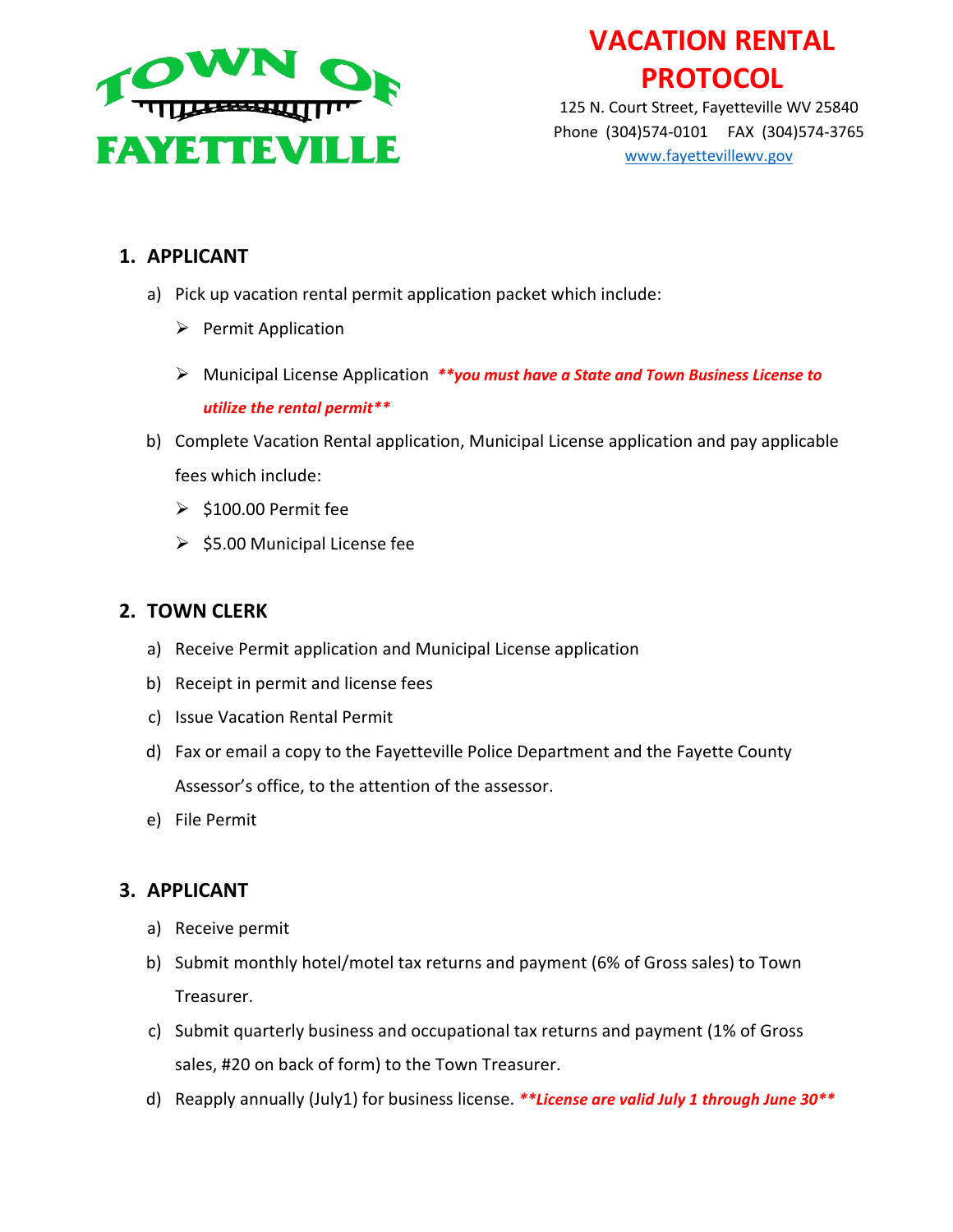

**VACATION RENTAL REPORTING PROCEDURE**  125 N. Court Street, Fayetteville WV 25840 Phone (304)574-0101 FAX (304)574-3765 [www.fayettevillewv.gov](http://www.fayettevillewv.gov/)

# **\*\*IMPORTANT TAX REPORTING PROCEDURES\*\***

## **SUBMIT THE FOLLOWING FOR EACH PROPERTY:**

## **Monthly Hotel/Motel Tax Return (Article 776)** for EACH PROPERTY

LOCATION even if the Gross Rental Income is Zero (0). Be sure to enter a Zero (\$0.00) at the bottom of the form, sign and date. Submit this Return with payment each month.

### **Quarterly Business & Occupation (B&O) Tax Return** for EACH

**PROPERTY LOCATION** at the end of each quarter listing totals for each month separately for **January – February – March**; **April – May – June**; **July – August – September**; and **October – November – December** to reflect the amounts corresponding to the amounts reported on your Hotel/Motel Tax Returns you submitted previously. If the Gross Amount of Sales is Zero (\$0.00), be sure to enter a Zero (\$0.00) on the appropriate lines. Sign and date the bottom of the form. Submit this Return with payment each quarter.